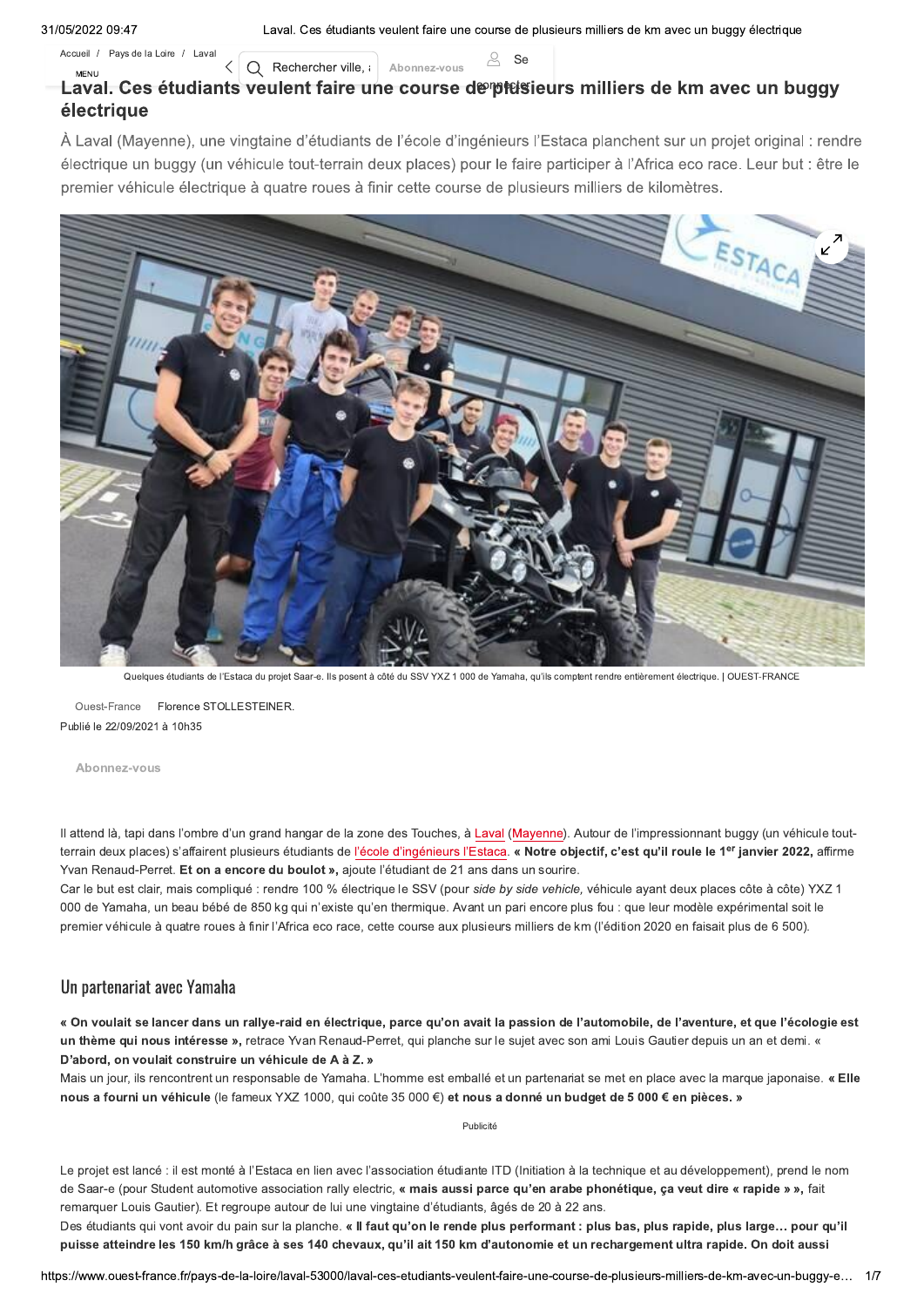l'électrifier sans ajouter beaucoup de poids en plaçant stratégiquement les deux moteurs. »

## Des actions humanitaires

Si le véhicule roule au 1<sup>er</sup> janvier 2022, il sera engagé sur des rallyes tout-terrain en France, puis des Bajas, ces « mini Dakars européens de 2-3 jours ». Avant, pourquoi pas, de participer en mars 2023 à l'Africa eco race dans la catégorie dite expérimentale. « C'est une course qui essaye d'être écologique et humanitaire, avec une distribution de lampes solaires dans les villages traversés. »

|           | Publicité |                                                                                                                                                                                                                                                                     |                                                                                                                                                                                                                                                                                                                                                                         |            |         |                                                                                                                                                                                                               |                                                                                                                                                                                                                                                                                                                                                                                                                                                                                                                                                                                        |  |
|-----------|-----------|---------------------------------------------------------------------------------------------------------------------------------------------------------------------------------------------------------------------------------------------------------------------|-------------------------------------------------------------------------------------------------------------------------------------------------------------------------------------------------------------------------------------------------------------------------------------------------------------------------------------------------------------------------|------------|---------|---------------------------------------------------------------------------------------------------------------------------------------------------------------------------------------------------------------|----------------------------------------------------------------------------------------------------------------------------------------------------------------------------------------------------------------------------------------------------------------------------------------------------------------------------------------------------------------------------------------------------------------------------------------------------------------------------------------------------------------------------------------------------------------------------------------|--|
| France. » |           |                                                                                                                                                                                                                                                                     | avec Yamaha pour développer ce véhicule en électrique à grande échelle. »                                                                                                                                                                                                                                                                                               |            |         |                                                                                                                                                                                                               | En lien avec Estacaide, l'association humanitaire de l'Estaca, les membres de Saar-e veulent aussi préparer des actions solidaires. « Et on veut<br>faire un geste à chaque course que nous ferons avec le buggy. Par exemple, aider les Restos du cœur un soir après un rallye en<br>En attendant, l'équipe cherche encore des mécènes pour arriver à mener à bout cette grande aventure. Ils ont déjà tapé dans l'œil du Crédit<br>agricole, qui leur a décerné le prix Initiatives Coup de cœur de 1 000 €. Le rêve des étudiants désormais ? « Réussir notre pari, puis travailler |  |
|           |           |                                                                                                                                                                                                                                                                     |                                                                                                                                                                                                                                                                                                                                                                         |            |         | Contact : mail saar-e@estaca.eu. L'équipe a aussi une page Facebook et une page Instagram (@saarebyestaca).                                                                                                   |                                                                                                                                                                                                                                                                                                                                                                                                                                                                                                                                                                                        |  |
| 閃         | f         |                                                                                                                                                                                                                                                                     | in                                                                                                                                                                                                                                                                                                                                                                      |            |         |                                                                                                                                                                                                               |                                                                                                                                                                                                                                                                                                                                                                                                                                                                                                                                                                                        |  |
| Laval     |           | Étudiant                                                                                                                                                                                                                                                            | Ecoles ingenieurs                                                                                                                                                                                                                                                                                                                                                       | Automobile | Mayenne |                                                                                                                                                                                                               |                                                                                                                                                                                                                                                                                                                                                                                                                                                                                                                                                                                        |  |
|           |           | 538,80 € HT                                                                                                                                                                                                                                                         | Multimètre Thermomètre Pour Usage Général<br><b>MANUTAN   Sponsorisé</b>                                                                                                                                                                                                                                                                                                |            |         | Description : Multimètre thermomètre portable TRMS AC, Fréquence maxi: 100 kHz, Certification: Aucune,<br>Intensité AC/DC maxi: 10, Tension AC/DC maxi: 1000 V - Nom du produit : Multimètre thermomètre pour | Voir                                                                                                                                                                                                                                                                                                                                                                                                                                                                                                                                                                                   |  |
|           |           |                                                                                                                                                                                                                                                                     |                                                                                                                                                                                                                                                                                                                                                                         |            |         |                                                                                                                                                                                                               |                                                                                                                                                                                                                                                                                                                                                                                                                                                                                                                                                                                        |  |
|           |           |                                                                                                                                                                                                                                                                     | Eco Innovation   Sponsorisé<br>Vendée. Voitures piégées sur le Gois : les conducteurs peuvent remercier les<br>assurances<br>Les pompiers sont intervenus quatre fois depuis le début 2022. Mais il y a chaque année beaucoup plus de<br>conducteurs à rester bloqués sur la route submersible. Un coup dur pour le portefeuille ? Pas forcément<br><b>Ouest-France</b> |            |         |                                                                                                                                                                                                               |                                                                                                                                                                                                                                                                                                                                                                                                                                                                                                                                                                                        |  |
|           |           | Brabantia 1 Bo Poubelle À Pédale 36 L, Brabantia<br>Description : Bo Poubelle à pédale 36 L, Brabantia, Capacité: 36 L, Ouverture: À pédale, Matériau:<br>Plastique, Matériau: Inox, Poubelle capacité (Plage): Moyenne (11 - 90 L), Coloris: Beige, Hauteur: 440 m |                                                                                                                                                                                                                                                                                                                                                                         |            |         |                                                                                                                                                                                                               |                                                                                                                                                                                                                                                                                                                                                                                                                                                                                                                                                                                        |  |
|           |           | 217,50 € HT                                                                                                                                                                                                                                                         | <b>MANUTAN   Sponsorisé</b>                                                                                                                                                                                                                                                                                                                                             |            |         |                                                                                                                                                                                                               | Voir                                                                                                                                                                                                                                                                                                                                                                                                                                                                                                                                                                                   |  |
|           |           |                                                                                                                                                                                                                                                                     | AUTO - Les voitures neuves doivent être équipées de boîtes noires                                                                                                                                                                                                                                                                                                       |            |         |                                                                                                                                                                                                               |                                                                                                                                                                                                                                                                                                                                                                                                                                                                                                                                                                                        |  |
|           |           |                                                                                                                                                                                                                                                                     | <b>Ouest France Auto</b>                                                                                                                                                                                                                                                                                                                                                |            |         |                                                                                                                                                                                                               | Contenus Sponsorisés par Taboola                                                                                                                                                                                                                                                                                                                                                                                                                                                                                                                                                       |  |
|           |           |                                                                                                                                                                                                                                                                     | 9 conseils pratiques pour créer son jardin écologique                                                                                                                                                                                                                                                                                                                   |            |         |                                                                                                                                                                                                               |                                                                                                                                                                                                                                                                                                                                                                                                                                                                                                                                                                                        |  |
|           |           |                                                                                                                                                                                                                                                                     | <b>Ouest France Immo</b>                                                                                                                                                                                                                                                                                                                                                |            |         |                                                                                                                                                                                                               | Contenus Sponsorisés par Taboola                                                                                                                                                                                                                                                                                                                                                                                                                                                                                                                                                       |  |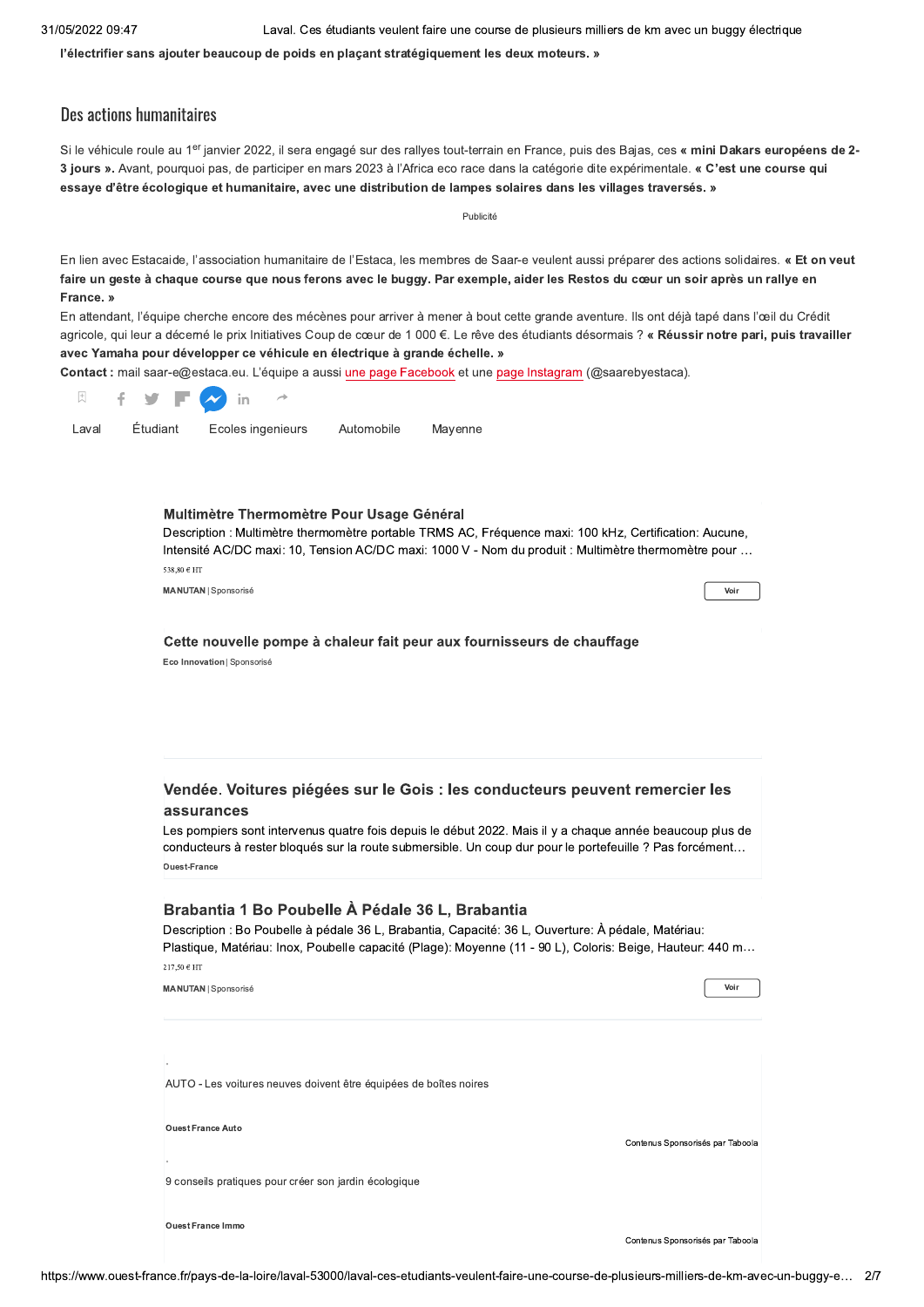Découvrez l'actualité de l'emploi en région et en France

**Ouest France Emploi** 

Contenus Sponsorisés par Taboola



# En continu  $\mathbb{R}$

Une

Laval

08h01 Boucles de la Mayenne. Contre-la-montre, nouvelle date, équipes... Ce qui pourrait changer en 2023 e

07h50 L'humoriste Thomas VDB sera au festival des Embuscades en Mayenne

07h15 En Mayenne. Une envie ardente de secourir !

07h05 En Mayenne. « Il faut lutter et effacer les discriminations quelles qu'elles soient »

07h01 Quel temps fera-t-il à Laval et ses environs le mardi 31 mai 2022 ?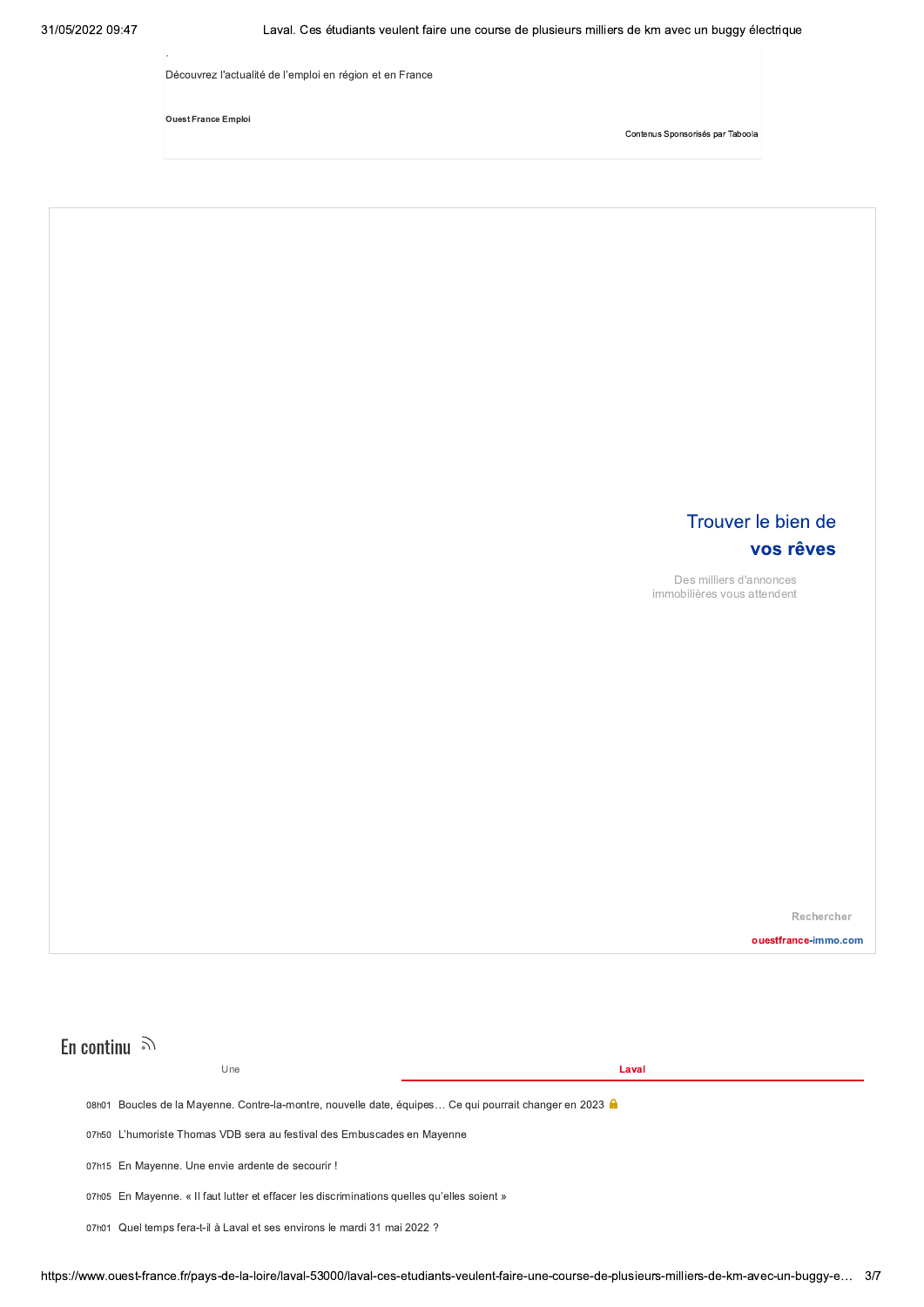

Météo heure par heure<br>Prévisions à 15 jours

Les tops articles sur : Laval

Incendie à Louverné : « On a juste eu le temps de sortir les deux voitures. Mais on n'a plus nien » A Ouest-France **930/05** 

En Mayenne. 42 sapeurs-pompiers engagés pour éteindre un feu de pavillon à Louverné ce matin

Ouest-France **30/05**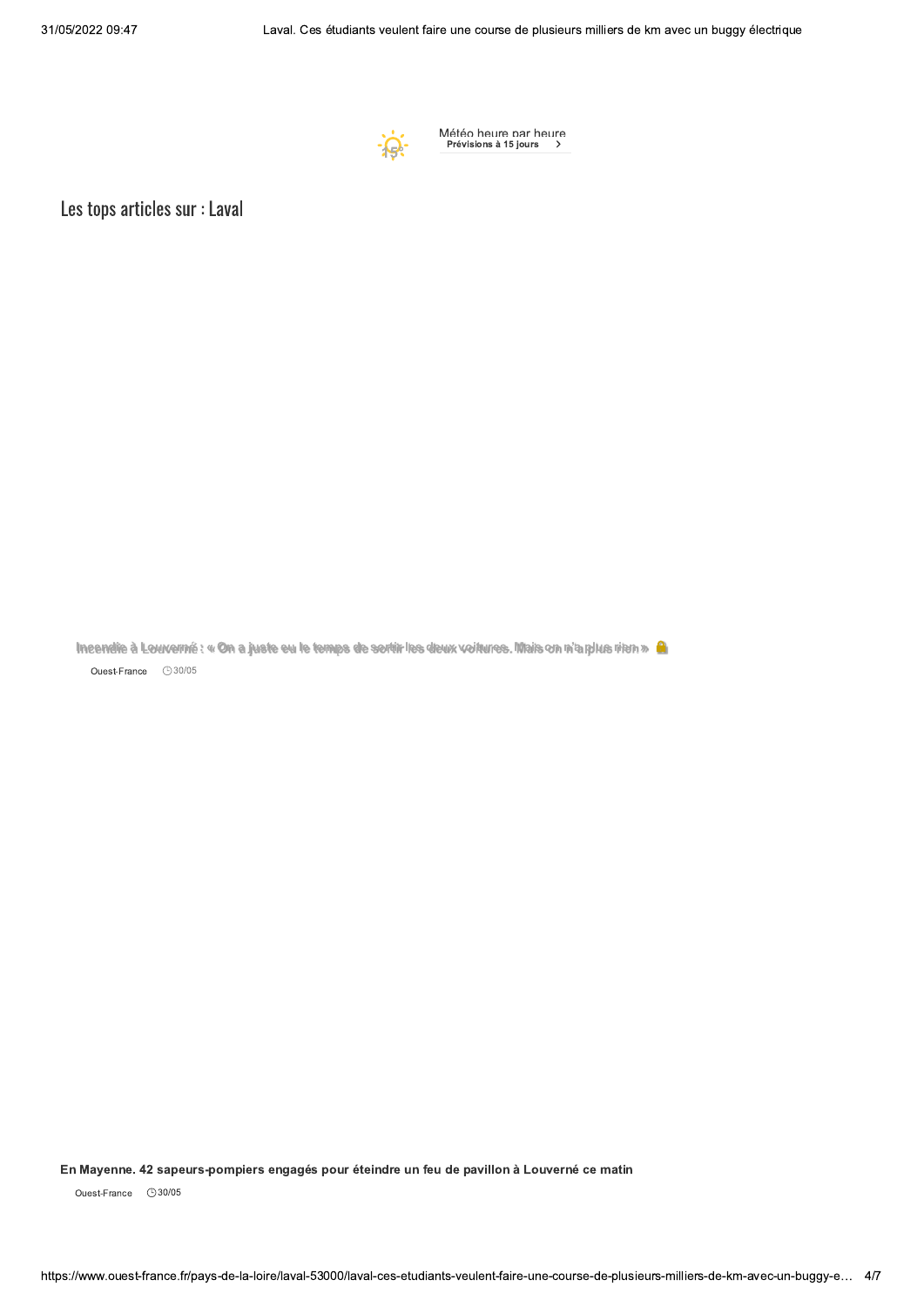## Près de Laval, grand excès de vitesse et contrôles positifs à l'alcool ce dimanche

Ouest-France **930/05** 

Voir plus  $+$ 

Nos partenaires

Lewandowski veut partir, Messi et le Covid-19... Les six infos du jour !

MadeInFoot <sup>1</sup>09h22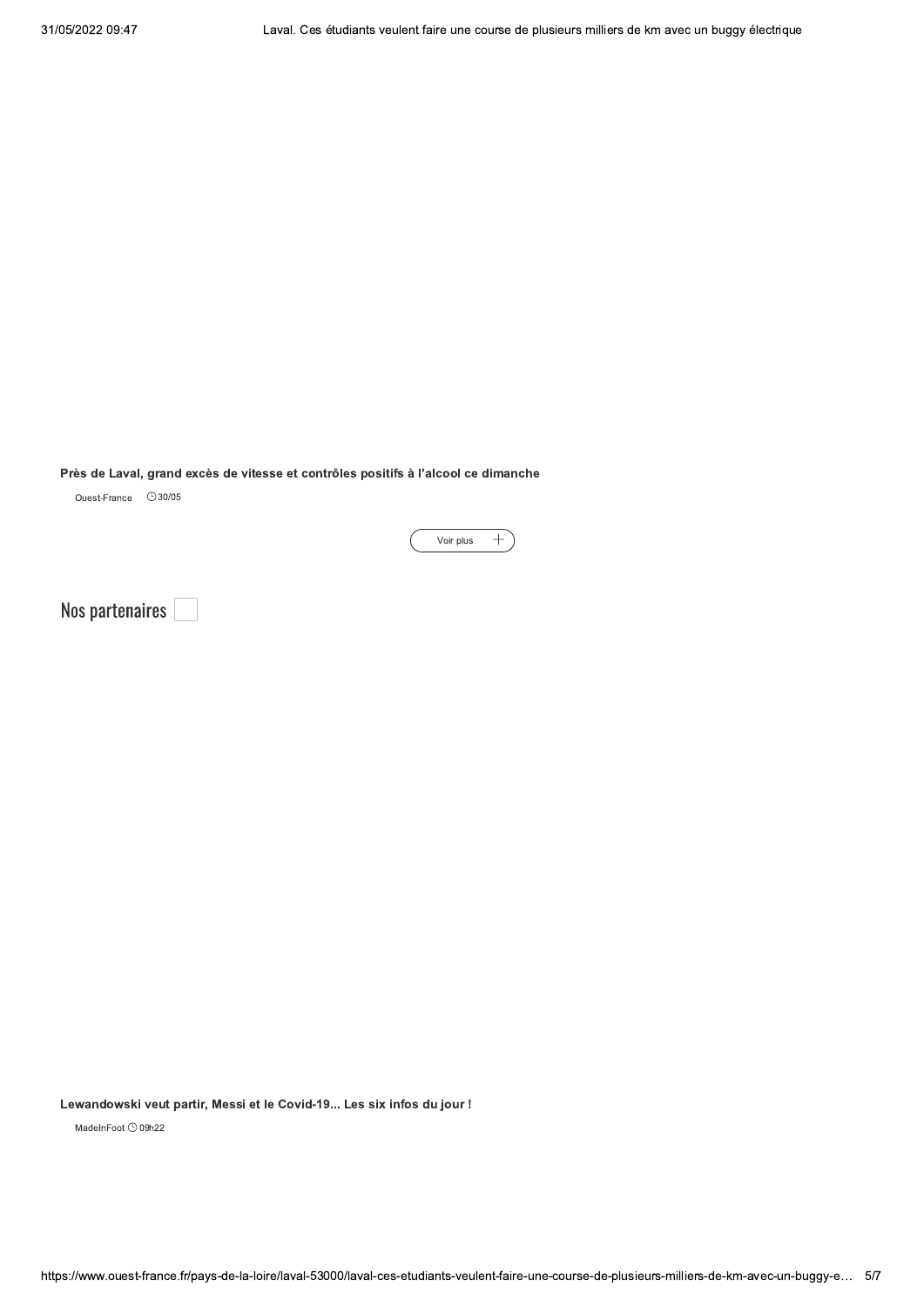VIDEO. L'AS Saint-Etienne en plein chaos : le JT du 30 mai

MadeInFoot 930/05

#### L'AS Saint-Etienne reléguée en L2 au bout du suspense, l'AJ Auxerre retrouve la L1

MadeInFoot 930/05

# Newsletter Laval

Chaque matin, recevez toute l'information de Laval et de ses environs avec Ouest-France

#### ⊠ Votre e-mail

Votre e-mail, avec votre consentement, est utilisé par Ouest-France pour recevoir notre newsletter. En savoir plus.

OK